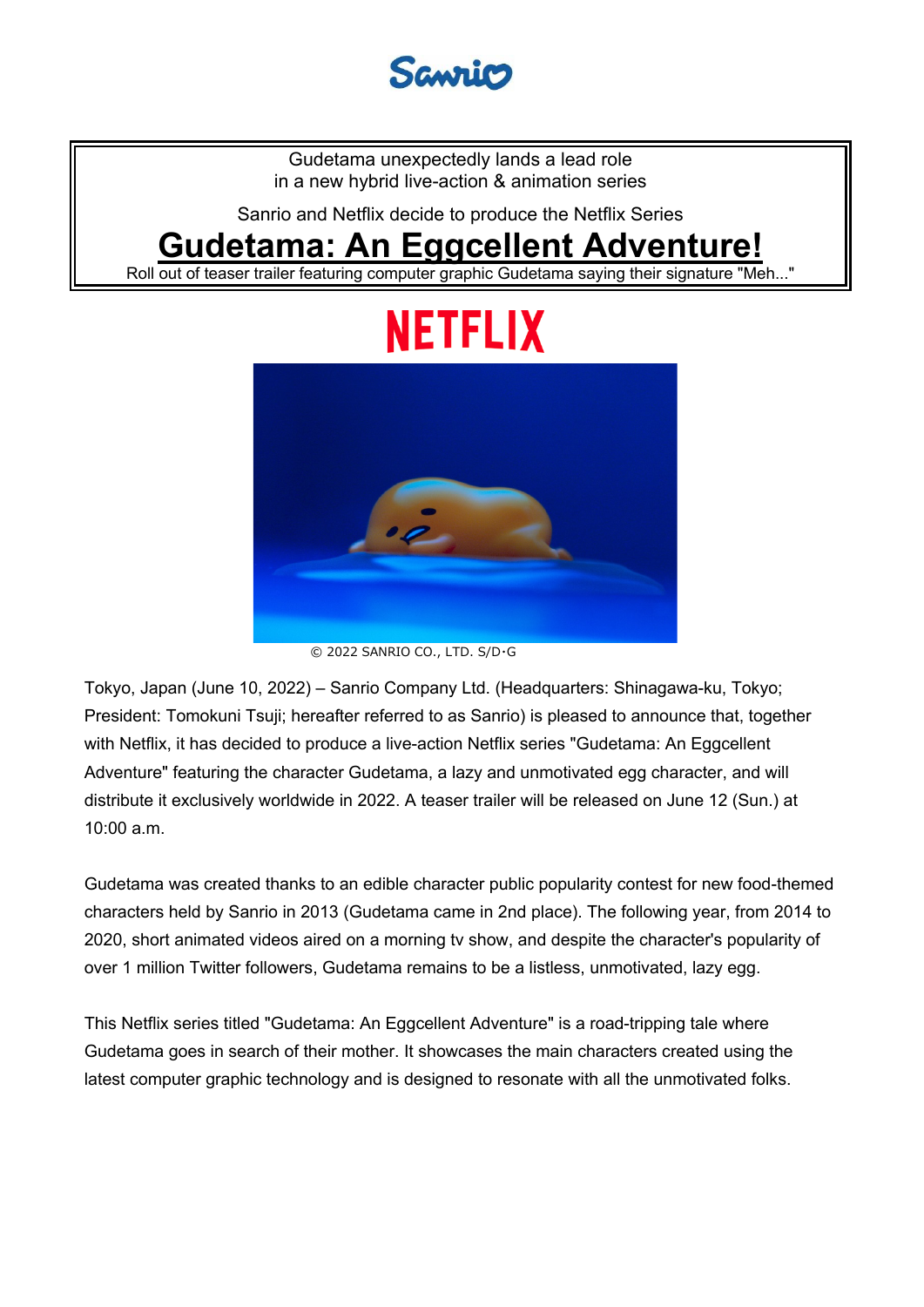The listless egg who has given up on life, knowing that all that awaits them is someone's plate, is forced out of the fridge by the enthusiastic, overbearing chick Shakipiyo. Together, the odd couple, who are polar opposites, set out on a quest to find their mothers.

The teaser trailer shows the exact moment that Gudetama is born inside a refrigerator, accompanied by solemn music. As always, Gudetama is constantly lamenting the world with their signature "meh". The Netflix series "Gudetama - An Eggcellent Adventure" will be released exclusively worldwide on Netflix in 2022.

━━━━━━━━━━━━━━━━━━━━━━━━━━━━━━━━━━━━━━━━━━━━

## **YouTube link: https://youtu.be/vhZPhmK-3rg**

#### ◆**Comment from the main character, Gudetama:**

"It looks like it's going to be cooked on Netflix…."

#### **Netflix Series: Gudetama: An Eggscellent Adventure!**

Cast: Gudetama

Copyright: Sanrio Co., Ltd.

Distribution: Worldwide exclusive distribution on Netflix in 2022

#### About Netflix

Netflix is the world's leading streaming entertainment service with 222 million paid memberships in over 190 countries enjoying TV series, documentaries and feature films across a wide variety of genres and languages. Members can watch as much as they want, anytime, anywhere, on any internet-connected screen. Members can play, pause and resume watching, all without commercials or commitments.

#### **Netflix Japan Official Accounts:**

Official Website: https://www.netflix.com Twitter(@NetflixJP): https://twitter.com/NetflixJP Twitter(@NetflixJP\_Anime): https://twitter.com/NetflixJP\_Anime Facebook: https://www.facebook.com/netflixjp Instagram: https://www.instagram.com/netflixjp/ Japan YouTube: https://www.youtube.com/c/NetflixJP Anime YouTube: https://www.youtube.com/c/netflixanime/

> **For media inquiries regarding this matter, please contact:** Public Relations Section, Office of the President, Sanrio Co., Ltd. E-Mail: sanriopr@sanrio.co.jp

**For inquiries regarding Netflix distribution, please contact :**  Netflix Anime Publicity Contact: jp-anime-publicity@netflix.com